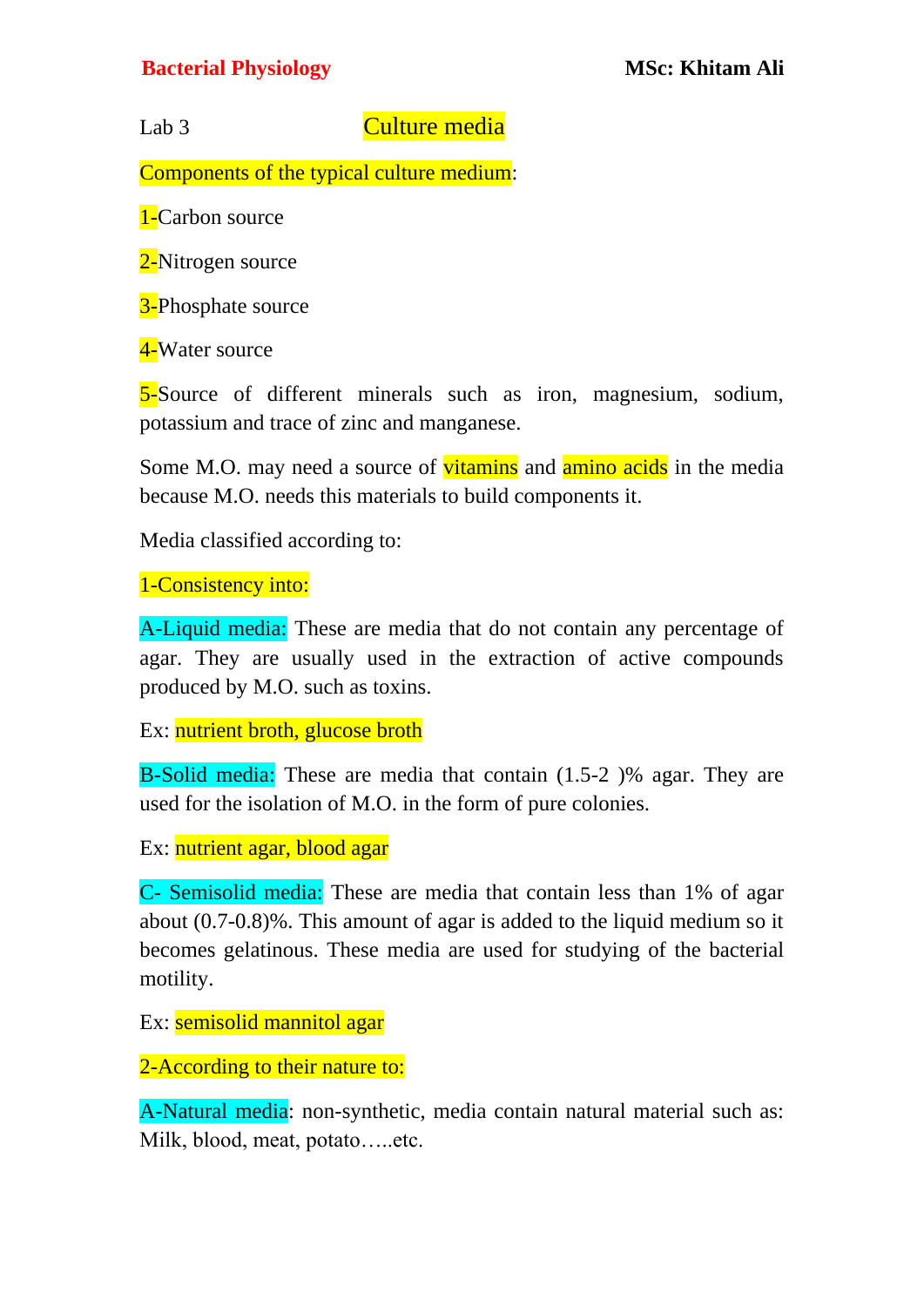B-Artificial media: These are divided into:

1-Synthetic or defined media (chemically define media).

2-Semi-synthetic media by adding meat extract, yeast, peptone to chemically define media.

C-Living media: using chicken embryo, Hela cell, tissues for viruses

3-According to purpose:

1-Selective media : antibiotic and chemical such as stain are add to media for selective growth.

Ex: MacConkey agar, S-S agar, Mannitol salt agar.

2-**Differential media:** to differentiate between different bacteria in the same group.

Ex: blood agar, MacConkey agar, S-S agar, Mannitol salt agar.

3- **Enrichment media:** for fastidious bacteria.

**Ex**: Brain heart infusion agar or broth, blood agar

4- Maintaining media : to keep bacteria for long period by adding glycerol 20% to Brain heart infusion broth or adding tween-80.

5- Transport media : to transport bacteria from one place to another, it is for one use.

**Ex**: glycerol saline

6:Assay media :these media are used for performing a particular test (assay) like the medium that is used for performing antibiotic sensitivity test.

Ex: Muller-Hinton agar

7- Stimulalory media : these are media that stimulate the production of certain materials or structures inside the M.O. cell like toxin, pigment and endospores.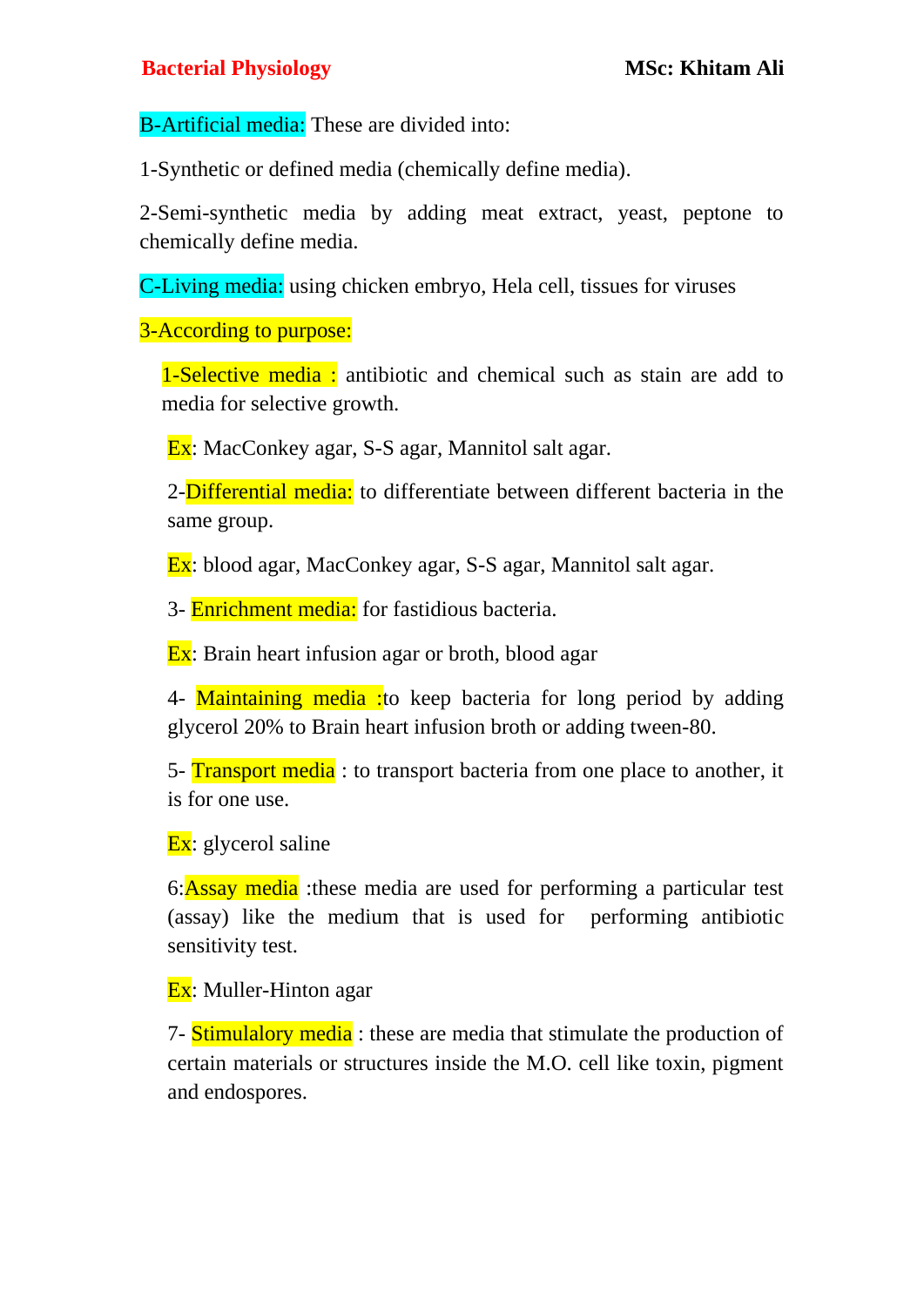## MacConkey agar contain:

- 1-Crystal violet which is a dye that inhibits G**+**ve bacteria
- 2-Bile salt which inhibit non- enteric bacteria
- 3- Indicator neutral red (pink in acidic media)
- 4-Lactose sugar (ferment or non ferment)